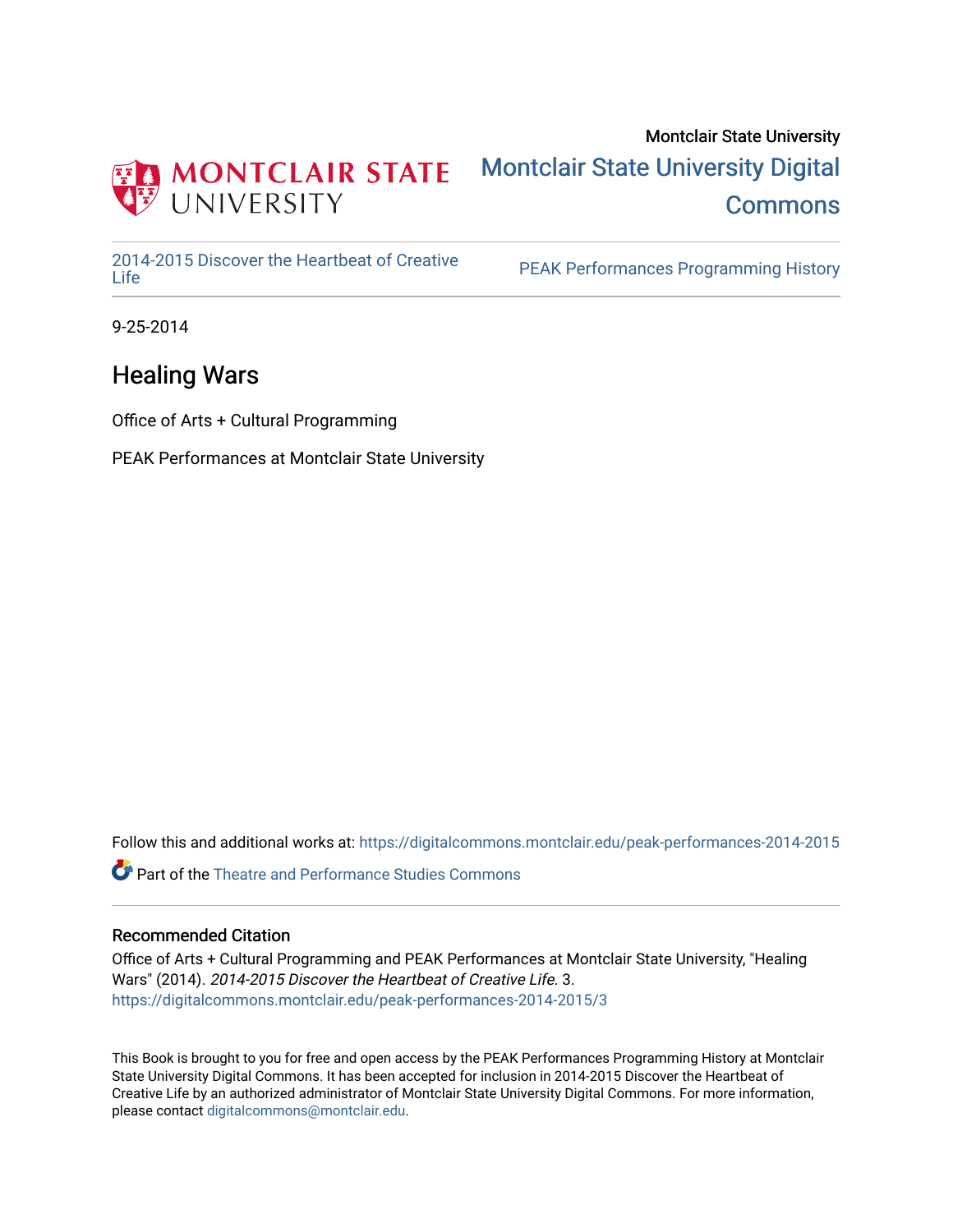# September 25-27, 2014 Alexander Kasser Theater



# *Healing Wars*



### Office of Arts & Cultural Programming

Executive Director **Jedediah Wheeler** Executive Producer **Jill Dombrowski** Producer **Jessica Wasilewski** Production/Facility Manager **J. Ryan Graves** Cultural Engagement Director **Carrie Urbanic** Media and Marketing Specialist **Amy Estes** Director of Audience Services **Robert Hermida** Lighting Supervisor **Chris Holland** Cultural Engagement Assistant **Hannah Rolfes**  Production Associate **Gillian P. Holmes**  Film Project Coordinator **Omonike Akinyemi** Box Office Manager **Pierson Van Raalte** House Manager **Maureen Grimaldi** Marketing/PR Assistant **Noah Befeler** Graphics **Patrick Flood/pfloodesign.com** Press **Ellen Jacobs Associates** Program Editor **Susan R. Case**

Montclair State's **Office of Arts & Cultural Programming** (ACP) presents and produces leading artists of the world in dance, music, theater, and opera. Under its signature series Peak Performances, ACP has produced works such as *Zinnias: The Life of Clementine Hunter* by Robert Wilson, Bernice Johnson Reagon, Toshi Reagon, and Jacqueline Woodson;

*Dog Days* by David T. Little and Royce Vavrek; Harry Partch's *Oedipus*; and Ridge Theater's *The Difficulty of Crossing a Field* by David Lang. In addition, ACP has commissioned works by Bill T. Jones, Kronos Quartet, Jan Fabre, Liz Lerman, Wayne McGregor, Laurie Anderson, Romeo Castellucci, Richard Alston, Susan Marshall, Fred Hersch, and David Gordon.

Concept and Direction by Liz Lerman Choreography by Liz Lerman and Keith A. Thompson in collaboration with the performers Original text sources curated by Liz Lerman and Bill Pullman Devised text developed in collaboration with the performers

@peakperfs







å *"* **ART WORKS.** 

**ERSEY**<br>**ARTS** 

**nelo** 

## **Peak Performances THE 2014-15 SEASON**



Scenic and Costume Designer David Israel Reynoso Lighting Designer Jen Schriever Sound Designer Darron L West Media Designer Kate Freer Properties and Back Room Construction Jesse Farrenkopf, Gerald Smedley Creative Consultant Bill Pullman Production Manager Meg Kelly Stage Manager **Olivia O'Brien\*** Project Manager **Amelia Cox** Producer Nunally Kersh

#### **Alexander Kasser Theater**

**Founders** Mary Mochary I. Michael Kasser Alexandra and Seth Bergstein Matthew Mochary \_\_\_\_\_\_\_\_\_\_\_\_\_\_\_\_\_\_\_\_\_\_\_\_

Automatic Data Processing Doris and Felix Beck Robert and Barbara Constable Andrew Constable George and Linda Hiltzik Montclair State University Alumni Association Margaret and Herman Sokol Jack and Jeanette Sullivan

### **Benefactors**

Arlene Allen Bank of America John and Cynthia Barnes Grace Lyon Concialdi Jean Hall The Hillier Group Audrey V. Leef The Prudential Insurance Company of America Schering-Plough Research Institute Wachovia Bank Josh and Judy Weston

# Major Donors

Photo by Teresa Wood, courtesy of Arena Stage Photo by Teresa Wood, courtesy of Arena Stage<br>at the Mead Center for American Theater. at the Mead Center for American Theater.

Dr. Susan A. Cole, President Daniel Gurskis, Dean, College of the Arts Jedediah Wheeler, Executive Director, Arts & Cultural Programming

# *Healing Wars*

#### Performers Meghan Frederick, George Hirsch, Paul Hurley, Ted Johnson, Tamara Hurwitz Pullman, Michael Scott,\* Samantha Speis, Keith A. Thompson *The performers shift between multiple roles in two different centuries.*

\*Appears through the courtesy of Actors' Equity Association, the Union of Professional Actors and Stage Managers.

Rehearsal Director Keith A. Thompson Casting Mungioli Theatricals Costume Construction Carmel Dundon Associate Sound Designer Matt Hubbs Associate Lighting Designer John Wilder Original Back Room Props/Dressing Katie Fleming Multimedia Assistant Mark Costello Assistant Stage Manager Jessica Short Administrator Kini Collins

*Healing Wars* was commissioned by The George Washington University.

The development of *Healing Wars* has been made possible by the Maggie Allesee National Center for Choreography at Florida State University.

Production support provided by Peak Performances at Montclair State University (NJ).

This presentation of *Healing Wars* was made possible by the New England Foundation for the Arts' National Dance Project with lead funding from the Doris Duke Charitable Foundation and The Andrew W. Mellon Foundation, with additional support from the National Endowment for the Arts.

Major support for *Healing Wars* provided by The David Bruce Smith Foundation and Jane Brown.

World Premiere: Arena Stage at the Mead Center for American Theater on June 12, 2014.

Duration: 1 hour 35 minutes, no intermission.

In consideration of both audience and performers, please turn off all electronic devices. The taking of photographs or videos and the use of recording equipment are not permitted. No food or drink is permitted in the theater.

**Staff** 

#### **The 2014/15 season is made possible in part by funds from:**

The National Endowment for the Arts The Andrew W. Mellon Foundation The New Jersey State Council on the Arts/Department of State, a Partner Agency of the National Endowment for the Arts Discover Jersey Arts National Dance Project (NDP) of the New England Foundation for the Arts Alison and James T. Cirenza Robert and Holly Gregory The Honorable Mary Mochary

To view our complete season and for more information, visit **peakperfs.org**.



Production Run Crew **Andrew Boyle, Marc Critelli, Harrison Goodbinder, Jeffrey Reid, Colin Van Horn, Benjamin Weill, Matthew Wharton**

## College of the Arts

Dean **Daniel Gurskis** Associate Dean **Ronald L. Sharps** Assistant Dean **Linda D. Davidson** Director of Administration **Marie Sparks** College Administrator **Zacrah S. Battle** Executive Assistant to the Dean **Alyson Thelin** Program Assistant **Kilolo Kumanyika** Art and Design **Aissa Deebi** John J. Cali School of Music **Jon Robert Cart** School of Communication and Media **Merrill Brown** Theatre and Dance **Randy Mugleston** Broadcast and Digital Media Facilities **Nick Tzanis** University Art Galleries **Teresa Rodriguez**

@ The Alexander Kasser Theater